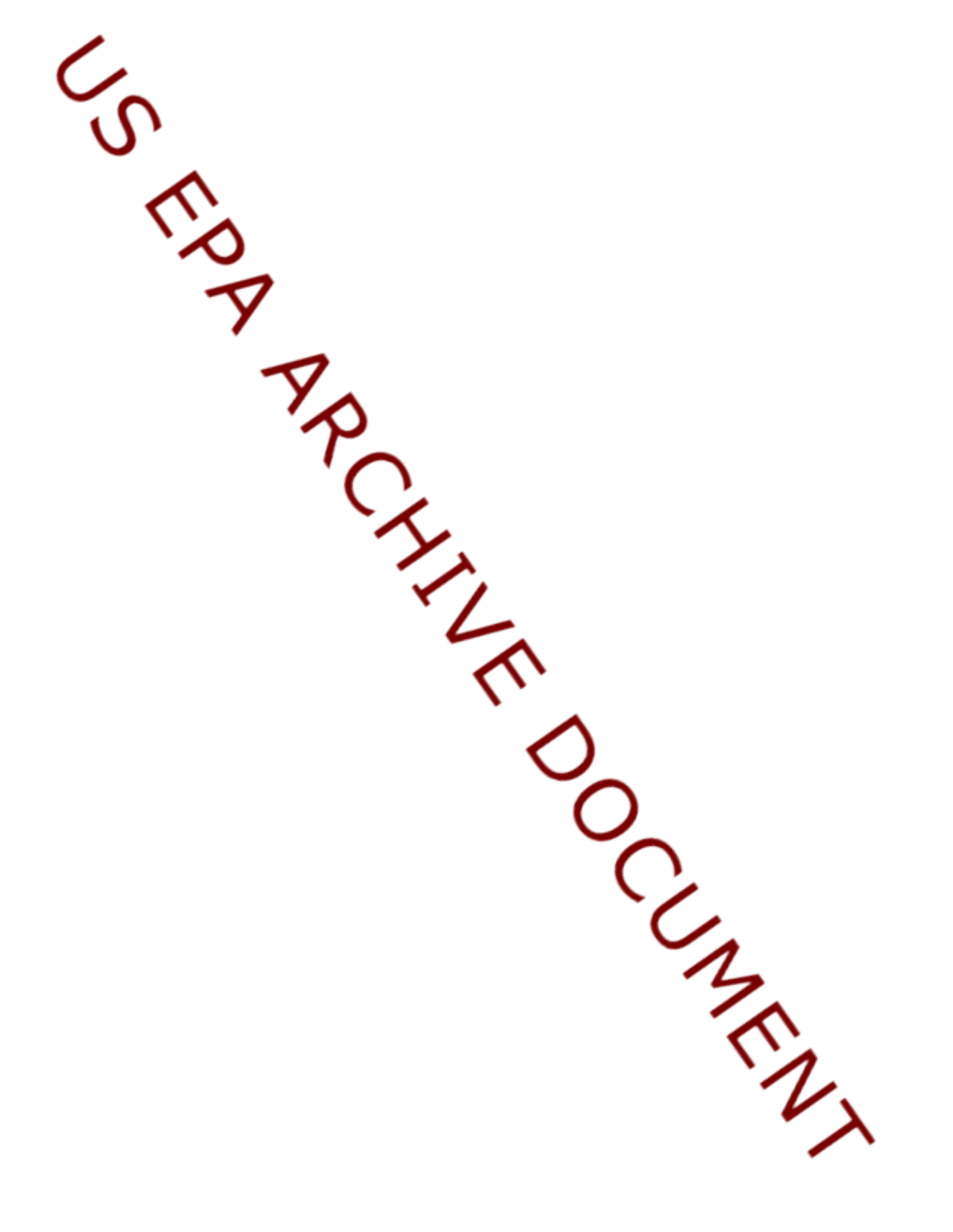The information presented here reflects EPA's modeling of the Clear Skies Act of 2002. The Agency is in the process of updating this information to reflect modifications included in the Clear Skies Act of 2003. The revised information will be posted on the Agency's Clear Skies Web site (www.epa.gov/clearskies) as soon as possible.

## **CLEAR SKIES IN LOUISIANA<sup>1</sup>**

**Human Health and Environmental Benefits of Clear Skies:** Clear Skies would protect human health, improve air quality, and reduce deposition of sulfur dioxide  $(SO<sub>2</sub>)$ , nitrogen oxides  $(NO<sub>x</sub>)$ , and mercury.<sup>2</sup>

- Beginning in 2020, over \$1 billion of the annual benefits of Clear Skies would occur in Louisiana. Every year, these would include: **Clear Skies Benefits Nationwide**
	- $\geq$  approximately 200 fewer premature deaths;
	- $\rightarrow$  over 100 fewer cases of chronic bronchitis;  $\parallel$  **•** In 2020, annual health benefits from
	- $\rightarrow$  over 7,000 fewer days with asthma attacks  $\parallel$  reductions in ozone and fine particles
	- approximately 200 fewer hospitalizations and emergency  $\parallel$  would total \$93 billion, including 12,000 room visits; for the state of the state of the state of the state of the state of the state of the state of the state of the state of the state of the state of the state of the state of the state of the state of the state
	- over 32,000 fewer days of work lost due to respiratory  $\|\cdot\|$  the \$6.49 billion cost of the Clear Skies symptoms; and program.
	- approximately 250,000 fewer total days with respiratory-<br>related symptoms.<br>in over 7.000 premature deaths
- Currently, all parishes in Louisiana are expected to meet the  $\frac{2020}{\text{normal}}$  annual fine particle standard; 10 parishes are not expected to program.<sup>3</sup> annual fine particle standard; 10 parishes are not expected to meet the 8-hour ozone standard.
	- � However, based on initial modeling, 3 parishes are projected to exceed the annual fine particle standard by 2020 under the existing Clean Air Act.<sup>4</sup>

- 
- in over 7,000 premature deaths. prevented and \$11 billion in benefits by
- Clear Skies would provide an additional \$3 billion in benefits due to improved visibility in National Parks and wilderness areas in 2020.
- By 2010, based on initial modeling, Clear Skies would bring Iberville Parish (population approximately 35,000) into attainment with the annual fine particle standard.
- By 2020, based on initial modeling, Clear Skies would:
	- $\rightarrow$  bring West Baton Rouge Parish (population over 20,000) into attainment with the annual fine particle standard; and
	- reverse the projected increase in fine particle and ozone concentrations in East Baton Rouge Parish under the existing Clean Air Act.
- All other parishes in Louisiana are expected to come into attainment with the 8-hour ozone standard under the existing Clean Air Act by 2010. Clear Skies would, however, achieve additional reductions in ozone in those counties that would further protect human health.
- Clear Skies delivers numerous environmental benefits by 2020:
	- $\rightarrow$  visibility would improve 1-2 deciviews in northern areas of the state and along significant portions of the coast (a change of 1 deciview is a perceptible change in visibility);
	- $\rightarrow$  sulfur deposition would decrease 15-30% throughout northern, central, and coastal areas, and by up to 15% throughout the rest of the state; and
	- $\rightarrow$  nitrogen deposition, which contributes to coastal eutrophication, would be reduced by up to 15%.

<sup>&</sup>lt;sup>1</sup> The projected impacts are the results of extensive emissions and regional air quality modeling and benefits analyses as summarized in the *Technical Addendum: Methodologies for Benefit Analysis of the Clear Skies Initiative, 2002*. While the policy analyses tools EPA used are among the best available, all such national scale policy assessments are subject to a number of uncertainties, particularly when projecting air quality or environmental impacts in particular locations.

 $2$  All human health and environmental benefits are calculated in comparison to existing Clean Air Act programs.

<sup>&</sup>lt;sup>3</sup> The two sets of estimates reflect alternative assumptions and analytical approaches regarding quantifying and evaluating the effects of airborne particles on public health. All estimates assume that particles are causally associated with health effects, and that all components have the same toxicity. Linear concentration-response relationships between PM and all health effects are assumed, indicating that reductions in PM have the same impact on health outcomes regardless of the absolute level of PM in a given location. The base estimate relies on estimates of the potential cumulative effect of long-term exposure to particles, while the alternative estimate presumes that PM effects are limited to those that accumulate over much shorter time periods. All such estimates are subject to a number of assumptions and uncertainties. It is of note that, based on recent preliminary findings from the Health Effects Institute, the magnitude of mortality from short-term exposure (alternative estimates) and hospital/ER admissions estimates (both estimates) may be overstated. The alternatives also use different approaches to value health effects damages. The key assumptions, uncertainties, and valuation methodologies underlying the approaches used to produce these

To permit comparisons among various analyses, the air quality data used in this analysis was fixed as the most complete and recently available as of mid-2001 (1997-1999 ozone monitoring data and 1999-2000 PM2.5 data). More complete and more recent air quality data for ozone and fine particles (1999-2001 data) indicates some differences in the likely attainment status of some counties. Future analyses of Clear Skies will incorporate the most recent data available.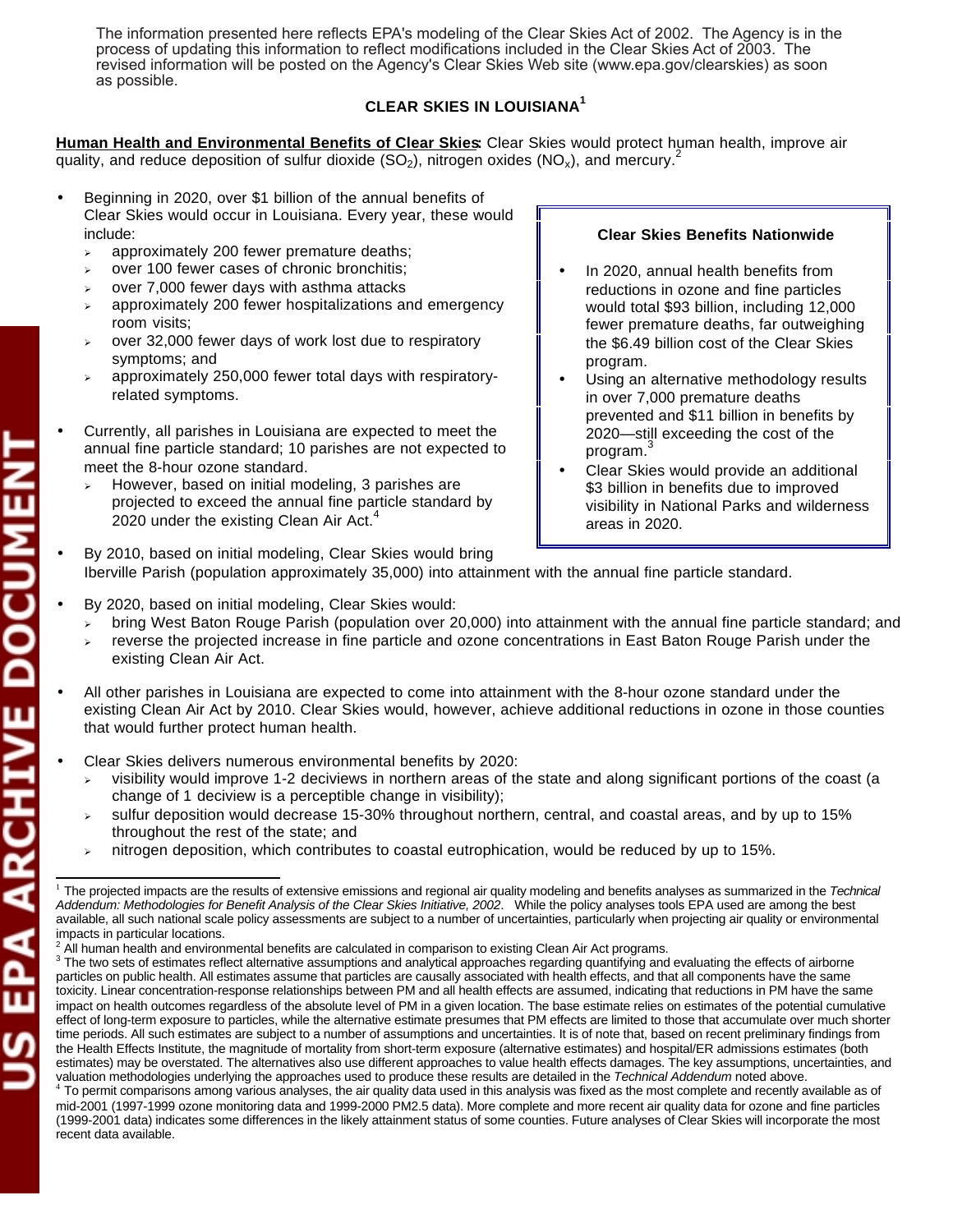**Changes in Emissions Under Clear Skies:** Clear Skies is projected to result in significant emissions reductions from power generators by 2020.

- In Louisiana, Clear Skies is projected to significantly reduce emissions from power generators by 2020 (relative to 2000 emissions):
	- $SO<sub>2</sub>$  emissions would be reduced by 20%;
	- $NO<sub>x</sub>$  emissions would be reduced by 78%; and
	- � mercury emissions would be reduced by 20%.

## **Nationwide Emissions under Clear Skies in 2020**

- $SO<sub>2</sub>$  emissions from power generators are projected to be 3.9 million tons (a 65% reduction from 2000 levels).
- $NO<sub>x</sub>$  emissions are projected to be 1.7 million tons (a 67% reduction from 2000 levels).
- Mercury emissions are projected to be 18 tons (a 63% reduction from 2000 levels).
- At full implementation, the emission reductions would be 73% for  $SO<sub>2</sub>$ , 67% for NO<sub>x</sub>, and 69% for mercury.

*Figures 1a, 1b and 1c. Existing Clean Air Act Regulations (base case5 ) vs. Clear Skies in Louisiana in 2010 and 2020*



• Emissions rates in Louisiana in 2010 and 2020:

*Table 1. Projected Emissions Rates in 2010 and 2020 in Louisiana From Power Generators*

| Year |             | SO <sub>2</sub> | NO <sub>x</sub> |           |           | Нg       |
|------|-------------|-----------------|-----------------|-----------|-----------|----------|
|      |             | Coal            | Αll             | Coal      | Gas       | Coal     |
|      |             | lbs/MMBtu       | lbs/MMBtu       | lbs/MMBtu | lbs/MMBtu | lbs/TBtu |
| 2010 | Base Case   | 0.89            | 0.28            | 0.35      | 0.17      | 5.11     |
|      | Clear Skies | 0.89            | 0.19            | 0.27      | 0.09      | 4.11     |
| 2020 | Base Case   | 0.89            | 0.26            | 0.35      | 0.13      | 4.92     |
|      | Clear Skies | 0.73            | 0.09            | 0.10      | 0.07      | 3.32     |

**Costs:** Nationwide, the projected annual costs of Clear Skies (in \$1999) are \$3.69 billion in 2010 and \$6.49 billion in 2020.

<sup>-&</sup>lt;br>5 The base case includes Title IV, the NO<sub>x</sub> SIP call and State-specific caps in CT, MO and TX. It does not include mercury MACT in 2008 or any other potential future regulations to implement the current Clean Air Act.

<sup>6</sup> EPA uses the Integrated Planning Model (IPM) to project the economic impact of Clear Skies on the power generation sector. IPM disaggregates the power generation sector into specific regions based on properties of the electric transmission system, power market fundamentals, and regional environmental regulations. These regions do not conform to State or EPA region boundaries making some compliance options, such as dispatch, and associated costs impractical to differentiate at a State or Regional level.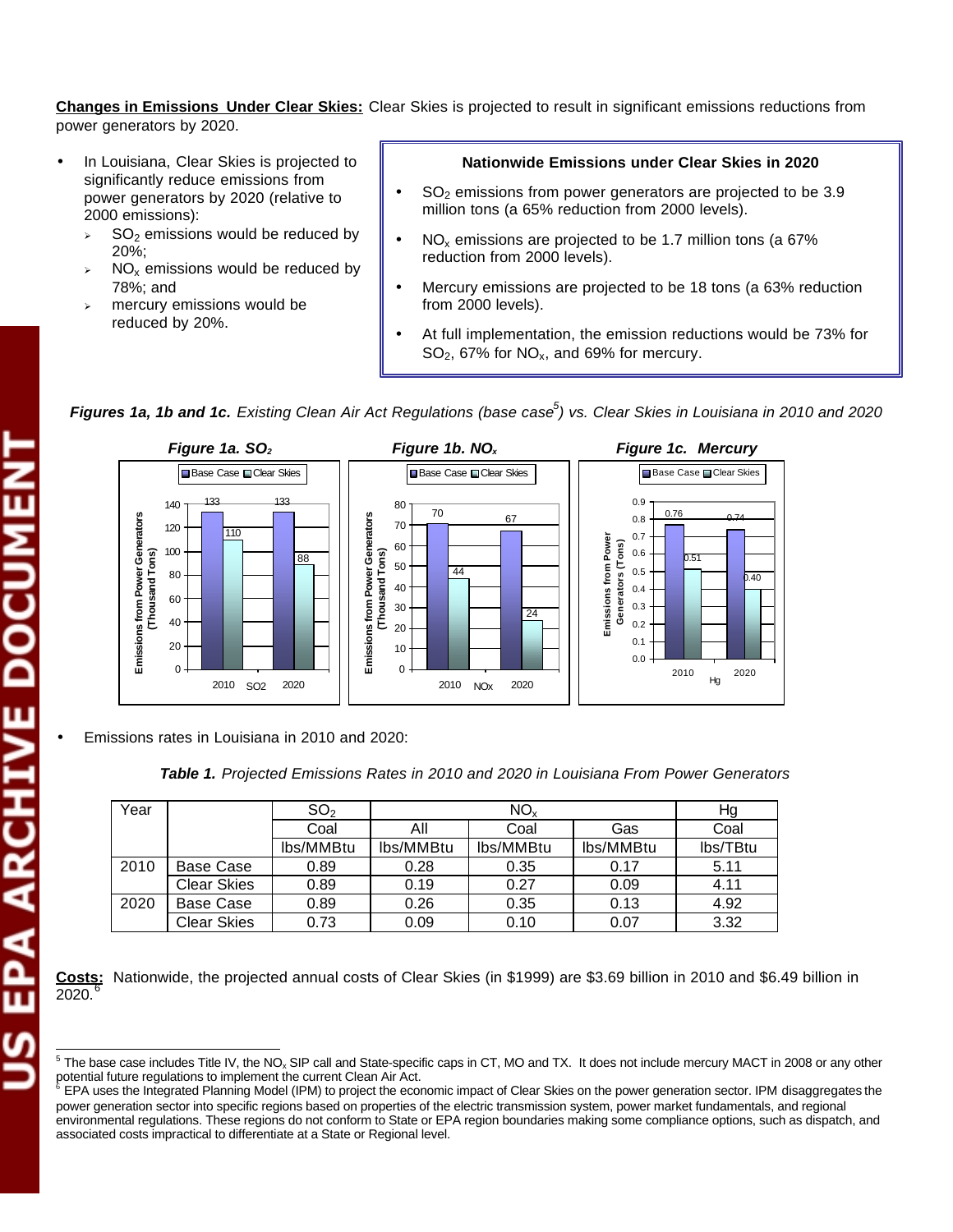**Changes in Projected Retail Electricity Prices Under Clear Skies**: Electricity prices in Louisiana would not be significantly affected by Clear Skies.

In 1999, the average retail electricity price in Louisiana was approximately 5.81 cents/kWh, which was less than the average *national* retail price of approximately 6.66 cents/kWh.<sup>7</sup> As shown in Figure 3, retail prices in SERC (the North American Electric Reliability Council (NERC) region that contains Louisiana<sup>8</sup>) are projected to decrease and remain below the national average between 2005 and 2020. $^{\circ}$ 



**Generation in Louisiana Under Clear Skies**: Coal-fired power plants currently produce 24% of the electricity generated in Louisiana. This contribution of coal-fired generation would increase in Louisiana under Clear Skies to approximately 34% by 2010, and 29% by 2020.





Source: 1999 EIA data at http://www.eia.doe.gov/cneaf/electricity/page/fact\_sheets/retailprice.html

<sup>&</sup>lt;sup>8</sup> Louisiana falls under NERC regions SERC and SPP. The region shown in the graph represents the larger capacity share of the state.<br><sup>9</sup> State lavel rateil electricity prices vary considerably across the United States. Ve

State-level retail electricity prices vary considerably across the United States. Variation in prices can be caused by many factors including access to low cost fuels for generating power, State taxes, and the mix of power plants in the States.

<sup>10</sup>Source: 1999 data from EIA at http://www.eia.doe.gov/cneaf/electricity/st\_profiles/louisiana/la.html#t5 (Table 5).